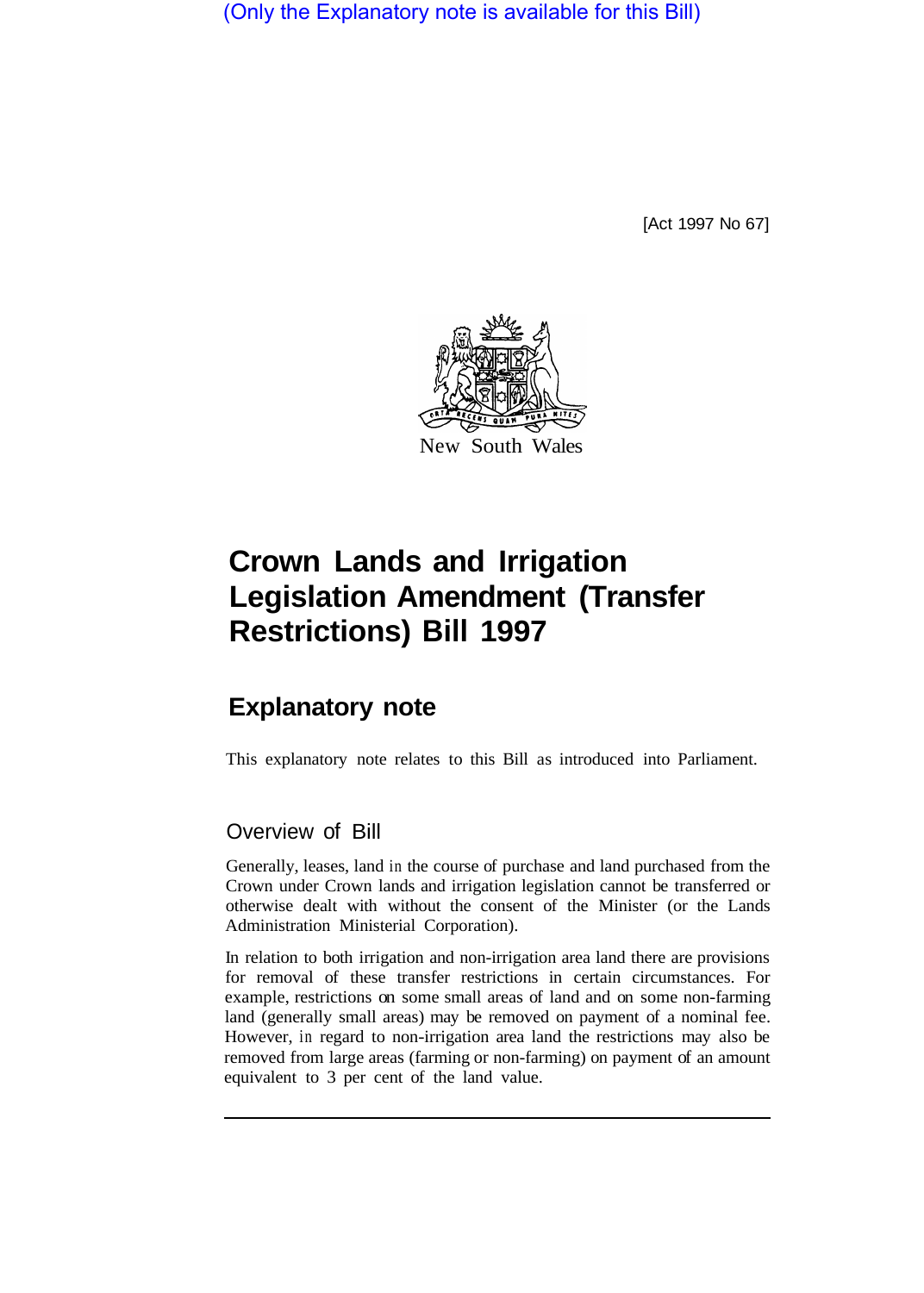Crown Lands and Irrigation Legislation Amendment (Transfer Restrictions) Bill 1997 [Act 1997 No 67]

Explanatory note

Provisions relating to transfer restrictions on irrigation area lands are contained in the *Crown Lands (Continued Tenures) Act 1989, the Hay Irrigation Act 1902* and the *Wentworth Irrigation Act 1890.* 

The object of this Bill is to amend those Acts:

- to allow transfer restrictions to be removed from large areas of irrigation area land in the same way as they may be removed from large areas of non-irrigation area land, and
- to extend the provisions for the removal of transfer restrictions from some small areas of irrigation area land (2 hectares or less), on payment of a nominal fee, to all small areas of irrigation area land.

The Bill also:

- amends those Acts to remove a requirement for the Minister (or the Lands Administration Ministerial Corporation) to take into account a spouse's land when determining whether or not a proposed transfer of land will result in a person holding land substantially in excess of a home maintenance area, and
- amends the *Crown Lands (Continued Tenures) Act 1989* to remove prohibitions on corporations and trustees acquiring certain land (generally farming land) in irrigation areas, and
- amends the *Hay Irrigation Act 1902* and the *Wentworth Irrigation Act 1890* to bring the provisions in those Acts relating to transfer restrictions into line with the transfer restriction provisions in the *Crown Lands (Continued Tenures) Act 1989.*

#### Outline of provisions

**Clause 1** specifies the short title of the proposed Act.

**Clause 2** provides that the proposed Act commences on a day or days to be appointed by proclamation.

**Clause 3** is a formal provision that gives effect to the amendments to the *Crown Lands (Continued Tenures) Act 1989* contained in Schedule l.

**Clause 4** is a formal provision that gives effect to the amendments to the *Hay Irrigation Act 1902* contained in Schedule 2.

**Clause 5** is a formal provision that gives effect to the amendments to the *Wentworth Irrigation Act 1890* contained in Schedule 3.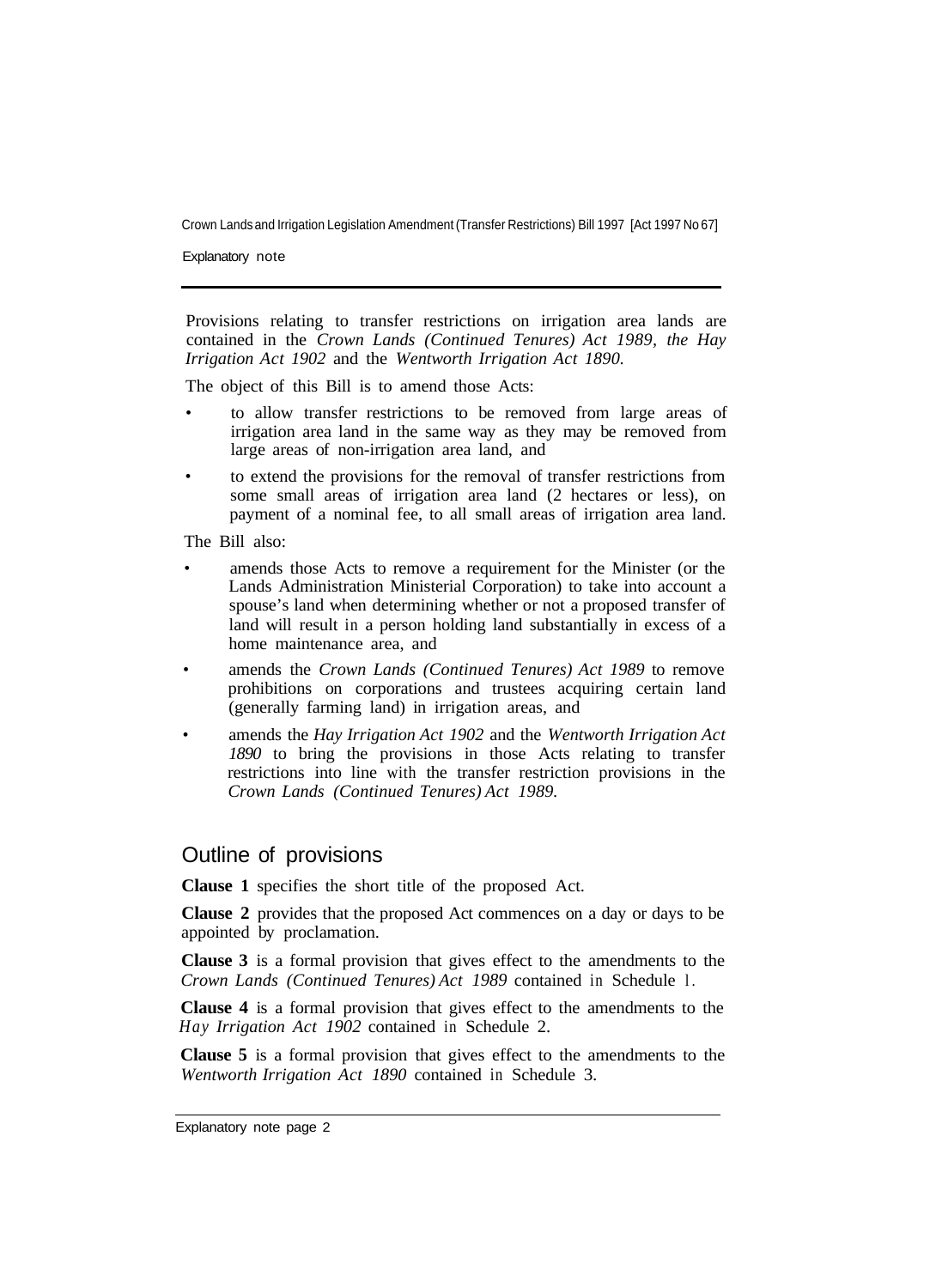Crown Lands and Irrigation Legislation Amendment (Transfer Restrictions) Bill 1997 [Act 1997 No 67]

Explanatory note

## **Schedule 1 Amendment of Crown Lands (Continued Tenures) Act 1989**

#### **Removal of transfer restrictions from land in irrigation areas**

Items [4], [5] and [7]–[10] amend Schedule 3 to the Act to allow transfer restrictions to be removed from large areas of irrigation area land in the same way as they may be removed from large areas of non-irrigation area land (in the Act, irrigation area land is referred to as land in a special land district).

#### **Taking into account a spouse's land**

Item [6] removes a requirement for the Minister to take into account a spouse's land when determining whether or not a proposed transfer of land will result in a person holding land substantially in excess of a home maintenance area.

#### **Statutory corporations and trustees**

Items [2], [3] and [12] remove prohibitions on corporations and trustees acquiring certain land in irrigation areas.

#### **Other amendments**

Items [l] and [13] insert savings and transitional provisions. Item [11] is a consequential amendment.

# **Schedule 2 Amendment of Hay Irrigation Act 1902**

#### **Transfer restrictions**

Item [l] repeals a section relating to transfer restrictions.

Item [2] inserts a new Part (sections 20–28) on the lines of Schedule 3 (Transfer restrictions) to the *Crown Lands (Continued Tenures) Act 1989,* as to be amended by the proposed Act. Sections 27 and 28 relate to the removal of transfer restrictions from land within the Hay irrigation area.

#### **Other amendments**

Item [3] is a consequential amendment.

Items [4] and [5] insert savings and transitional provisions.